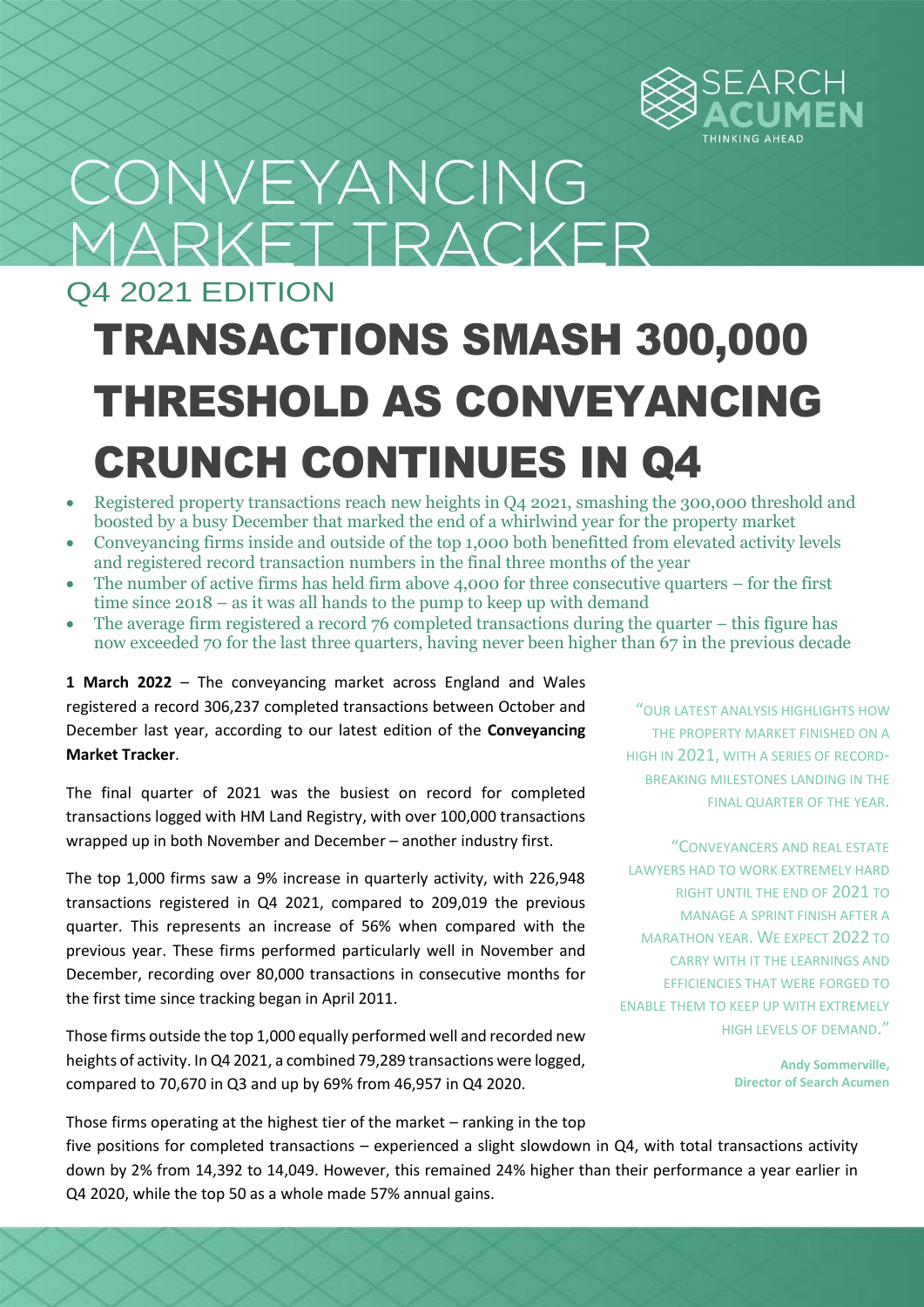The monthly breakdown of transaction volumes shows the race for completing on properties before the year came to an end. Transactions were slightly higher in November than December – 111,637 compared to 109,505 – which can be expected as people's minds turned to the year-end break and Covid-19 reared its head again.

However, transaction levels in Q4 2021 remained elevated in context of the pandemic period and were still 35% higher than in Q4 2019 before the pandemic first emerged.



### GRAPH 1 - MONTHLY TRANSACTION VOLUMES

The average firm continued to operate at a frenetic rate to match buyer demand, undertaking 76 transactions on average for the quarter. This represents a 50% annual increase from the average of 50 transactions that were processed in Q4 2020 and is also the highest quarterly figure since records began. Furthermore, this figure has remained above 70 for the last three quarters, having never once exceeded 67 in the decade from Q2 2011 to Q1 2021 – indicating the sustained pressure that the conveyancing sector has experienced.

This experience was mirrored among the top 100 ranking firms, whose quarterly average for completed transactions reached a new high of 835 in Q4 2021.



### GRAPH 2 - AVERAGE QUARTERLY TRANSACTIONS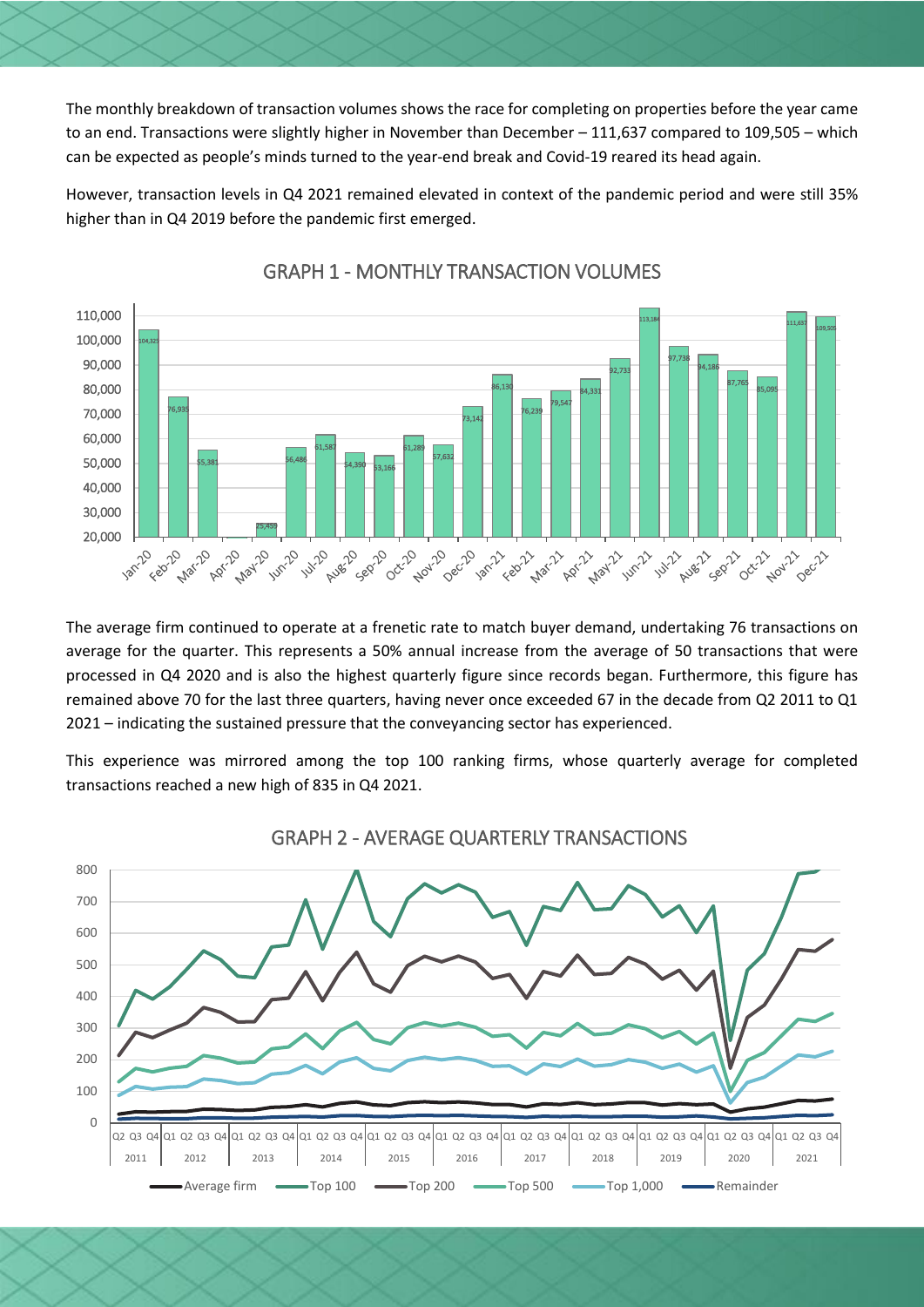In terms of market participation, the tracker showsthe number of active conveyancing firms in the market followed a similar trend in Q4 to earlier in the year – surpassing the 4,000 threshold for three consecutive quarters. This is the first time this trend has been sustained since 2018, as it was all hands to the pump to keep up with demand at the end of a year of unprecedented property market activity.

A total of 4,041 firms registered completed transactions between October and December, slightly up from 4,021 between July and September. Year-on-year comparisons show that 6% fewer conveyancing firms were active in Q4 2020 compared with the same period this year.

Prior to Q2 2021, the number of active firms per quarter had persistently lagged below 4,000 since Q3 2019, and fell as low as 2,411 during Q2 2020 at the height of the first Covid-19 lockdown when property market activity was heavily restricted.